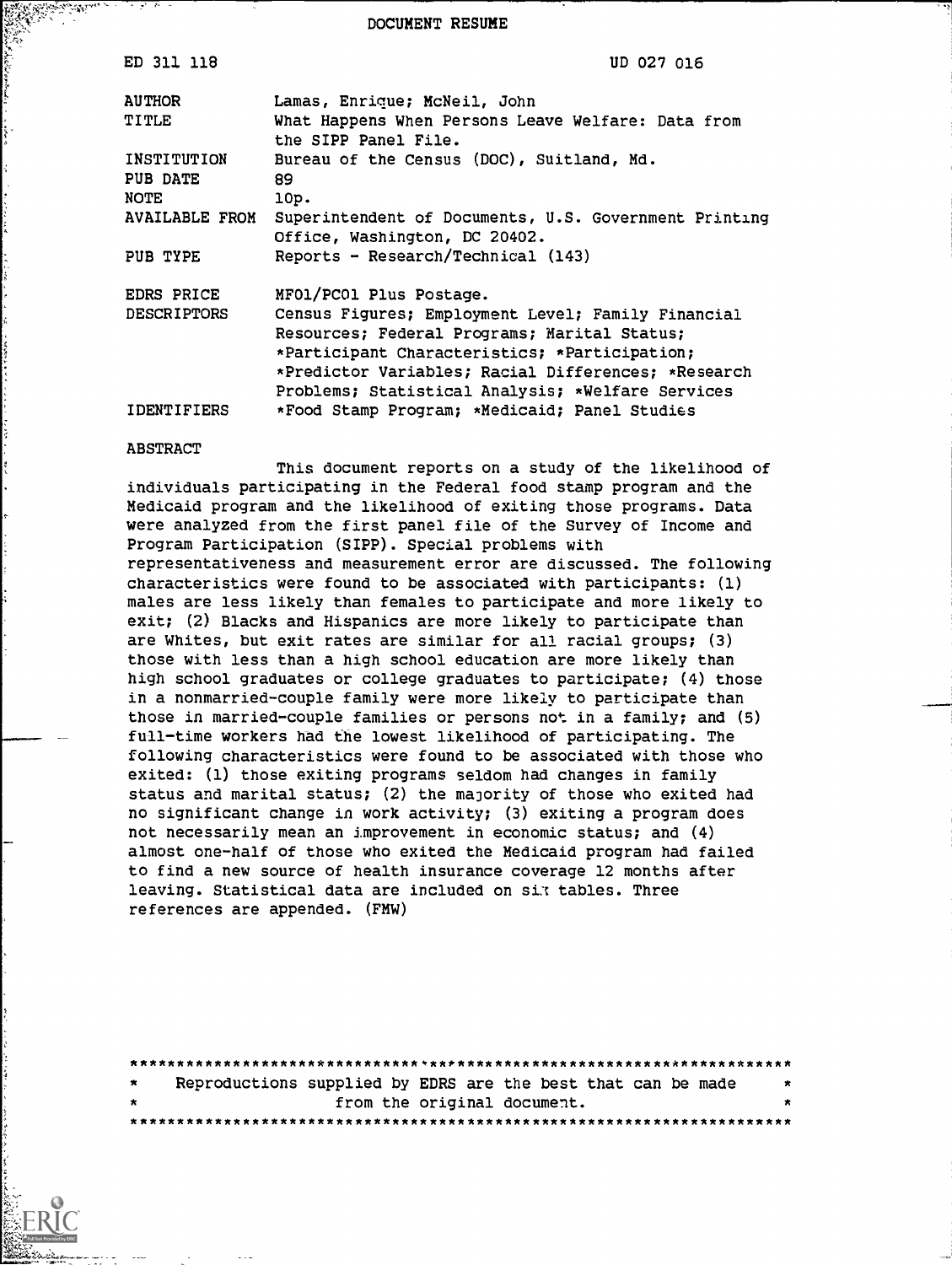WHAT HAPPENS WHEN PERSONS LEAVE WELFARE: DATA FROM THE SIPP PANEL FILE

Enrique Lamas and John McNeil U.S. Bureau of the Census

U.S. DEPARTMENT OF EDUCATION Office of Educational Research and Improvement EDUCATIONAL RESOURCES INFORMATION<br>CENTER (ERIC)

14.This document has been reproduced as received from the person or organization originating it

CI Minor changes have been made to improve reproduction quality

Points of view or opinions stated in this doCu-<br>ment :do: not inecessarily represent lofficial<br>OERI position or policy

## 1. INTRODUCTION

re y

У¢

910 LTU

00 Panel surveys offer analysts the opportunity to examine the frequency with which individuals move from one status to another and to examine the relationships between changes in status and ' other characteristics. In this paper we use the first panel file from the Survey of Income and Program Participation (SIPP) to examine the mmi likelihood of participating in government assistante programs and the likelihood of exiting က those programs.

**By Mark Street** 

An internal Census Bureau version of the SIPP P<sub>2</sub> 1984 panel file was created in May 1988 and a<br><u>P4 1984 public use file</u> was made available in July 19 public use file was made available in July 1988. The file contains monthly data for persons over a 32 month period. The staggered SIPP sample design means that the actual reference periods are different for each rotation of the panel. The reference periods include June 1983 to January :986, July 1983 to February 1986, August 1983 tc March 1986, and September 1983 to April 1985.

The preparation and weighting of a panel file presents special problems and special opportunities. The ability to examine previous or subsequent observations when imputing a missing data item is an opportunity. The need to develop weights that will control for differential attrition rates is a problem. The file that was created made use of prior and subsequent observations in the imputation process and weighted the individual cases in such a way so that they added up to independent estimates- of the population classified by age, race, Hispanic origin, and sex. Each person on the panel file has been assigned three weights; a weight for calendar year 1984, a weight for calendar. year -1985<del>, a</del>nd-a-weight for the 32 month period. In order to receive a nonzero weight, a person must have an observation for each month of the relevant reference period or have a complete set of observations up until the time he or she died or became institutionalized.

Most of the analysis presented in this paper is based on persons for whom a complete set of observations was obtained. The total weighted number of persons will fall short of the independent estimates of the total population because some persons with positive weights (those who died or were institutionalized) are excluded from the analysis.

The next two sections present participation and exit rates for Federal assistance programs followed by a section analyzing the characteristics of participants one month prior to and twelve months after exiting a program. The conclusions drawn from the relationships shown in this paper may be affected if the characteristics of persons with an incomplete set of observations<br>differs from those with a complete set. The TII. differs from those with a complete set. The fifth section of this paper will present data on this topic. The following section will examine measurement error issues and the final section will present conclusions.

عوادعا بالفياحية

### II. MEASURING EXIT RATES

In order to examine exit rates and the characteristics of persons who exited from programs, we adopted the following structure of analysis. We defined a program participant as someone who participated in any of the months 2 through 19. 1A person was considered to exit a program if he

or she became a nonparticipant in any of the months 3 through 20. We adopted this structure because in the analysis we wanted to compare characteristics during the month prior to leaving a program with characteristics 12 months after leaving.

Basic participation and exit rates of persons 15 years old and over for the major assistance programs are shown in table 1. Given the limited time period during which a person could have exited (months 3 through 20), the exit rates in table 1 appear high. For example, nearly 40 percent of participants in government assistance programs left the program during the period. Approximately 47 percent of AFDC or general assistance participants and over one-half of Food Stamp recipients exited the program.

We can examine the rates more closely by looking at the participation status 12 months after the exit occurred. If the person remained off the program, the exit is labeled "permanent,<br>otherwise the exit is labeled "temporary." The otherwise the exit is labeled "temporary." figures in table 2 show that many of the exits were temporary. For example, while 12.2 percent of SSI participants exited the program during the period, 4.0 percent of participants were receiving benefits again 12 months later (temporary exit) and -8:2-percent remained off the program. We were unable to obtain program data that could be used to verify these figures, but an SSI analyst familiar with program data on the characteristics of applicants thought that the temporary exit rate for that program was reasonable. For AFDC and food stamp programs, approximately 14 percent of participants exited the program during the period and returned to the program within 12 months. The permanent exit rate for AFDC of 34.5 percent is comparable to rates derived from the Panel Survey of Income Dynamics (PSID), Hutchen (1981) presented exit rates from the AFDC program based on the PSID and found 28 percent of families which received AFDC during 1970 did not receive it the next year. The PSID estimates based on yearly recipiency data should underestimate the SIPP results based on monthly data because families which exit the program in one year and reenter the next year would receive payments in both years and not be considered an exit in PSID.

#### PARTICIPATION AND EXIT RATES FOR POPULATION **SUBGROUPS**

Some of the differences among population subgroups in the likelihood of participating in the

## BEST COPY AVAILABLE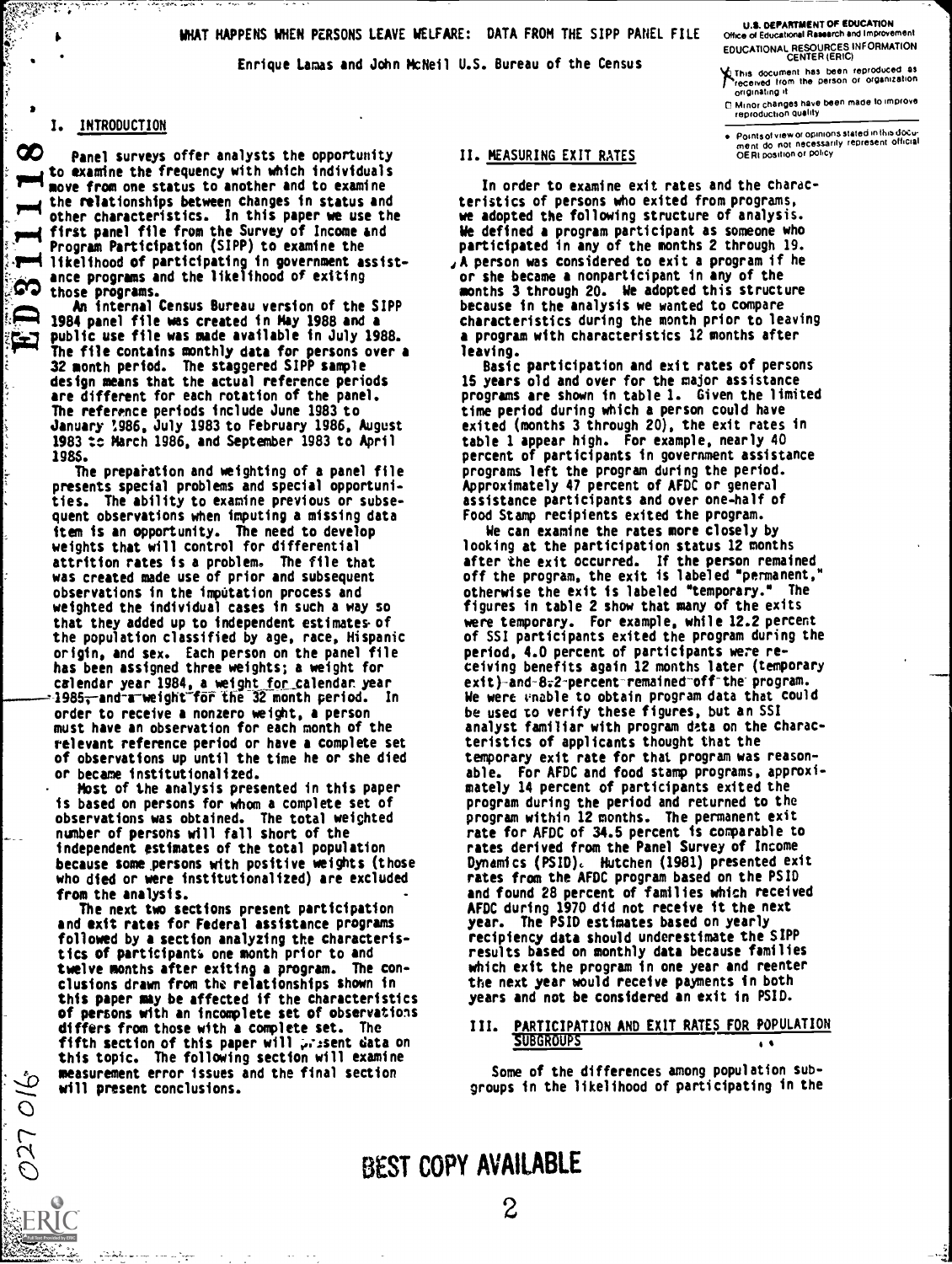food stamp and Medicaid programs and in the likelihood of exiting those programs are shown in table 3. The differentials among the subgroups are similar for both programs. Males are less likely to participate and more likely to exit the programs than are females. Blacks and persons of Hispanic origin have higher participation rates than Whites for both programs, but exit rates from the programs are similar for Whites, Blacks, and persons of Hispanic origin. Persons with less than a high school education are much more likely than high school graduates to be program participants and they are much less likely to exit either program. College graduates have very low participation rates. Persons in a married-couple family were about one-fifth as likely as persons in other family types to participate in the food stamp end Medicaid programs, and they were more likely to exit those programs. Persons not in a family had lower participation rates than persons in nonmarried-couple families. Finally, there was a strong association between labor force activity status in the first month of the panel and subsequent participation and exit experience. About four percent of full-time workers participated in the food stamp program in months 2 through 19 and seventy percent of these persons had exited by month 20. About fourteen percent of those not in the labor force were food stamp participants and the exit rate for this group was forty-one percent. The data for the Medicaid program also show that full-time workers had a small likelihood of participating and a high likelihood of exiting the program.

والمستعمل المستعمل المستعمل المستعمل المستعمل المستعمل المستعمل المستعمل المستعمل المستعمل المستعمل المستعمل المستعمل المستعمل المستعمل المستعمل المستعمل المستعمل المستعمل المستعمل المستعمل المستعمل المستعمل المستعمل المس

**大学** 

 $\sum_{i=1}^{n}$ 

# IV. CHARACTERISTICS ONE MONTH PRIOR AND TWELVE

The purpose of this section is to determine if it is possible to identify some of the characteristics that are associated with the likelihood of exiting from a program. This is a preliminary review of the data and falls well short of the -multivariate-analysis-that-might-be-done-in-the

future. We focus on the food stamp program. The characteristics that are examined for their possible association with the likelihood of exiting are family status, marital status, work experience, earnings level, and low-income status.

The first set of data in table 4 show exit experience by family status in the month prior to exit and in the twelfth month after the exit. The data are restricted to persons with a "permanent" exit. Approximately 86 percent of those who made a permanent exit experienced no change in family status. About 6 percent left a communication of the couple of the market and continuously con<br>married-couple family or joined a married-couple of the family. The next set of data in table 4 show prior and subsequent marital status for those who exited the food stamp program. The great majority of persons who permanently exited the food stamp program had no change in marital status (90 percent). About 10 percent became married, spouse present or had some other change<br>in marital status.

in marital status. Table 4 shows work experience in the month prior to leaving and in the twelfth month after leaving. About 58 percent of those who exited were in the same labor force category prior to leaving as they were 12 months after leaving, but

a substantial proportion, about 24 percent, moved from the not a full-time worker or nonworker categories to the full-time worker category. Smaller proportions had a decline in labor force activity or moved from a nonworker to a not full-

time worker. Earnings level prior and subsequent to leaving the food stamp program are shown in table 4. Fifty nine percent of those who exited showed no change in their category of earnings (18 percent stayed in the "\$500 and over" category and 39 percent stayed in the "No earnings" category). fairly substantial proportion, about 13 percent, moved from "No earnings' to earnings of \$500 and over. Overall, 31 percent moved to a higher earnings category, and 10 percent moved to a

lower category. Our final characteristic in table 4 is lowincome status. This characteristic was calculated on a monthly basis by annualizing the monthly income of the family (or unrelated individual) and comparing the annualized income against the appropriate poverty threshold. About 35 percent of those who exited remained in the same category and 21 percent stayed below the 1.00 level. About 51 percent showed an upward movement in their income category, and about 15 percent moved to a lower category.

## ASSESSING THE REPRESENTATIVES OF THE SIPP PANEL FILE

In the analysis presented above, we focused on persons with complete information for the 32 month reference period and excluded persons with incomplete information during the period. This brings up the issue of how the characteristics of persons with missing information compare to persons in the analysis, that is, the representativeness of the sample. Table 6 shows selected characteristics of persons with complete information (with a non-zero panel weight) and persons with incomplete information (persons with a panel weight - of -zero). - -Persons-who -were -in-sample - atthe beginning of the panel (1u0 level persons) but missed one or more interviews had similar characteristics when compared to persons with complete information. Distributions by sex and age are similar for both groups. For persons age 18 and over, the percent with labor force status activity in the first month in sample were similar for both groups. Distributions by marital status, sources of income, and private health insurance coverage were generally similar for both groups, although persons with missing observations had a lower percentage of persons married spouse present and higher percentage never married, a higher percentage who did not receive selected sources of income, and a higher percentage who were not covered by private health insurance.

Persons who entered the sample after the first interview (200+ level persons), had some differences in characteristics when compared to persons with complete observations. A higher proportion of sample entrants were male and approximately 60 percent were less than 25 years old. For persons age 18 and over, a higher proportion of sample entrants were never married, were not in family households, did not receive selected sources of income, and were not covered by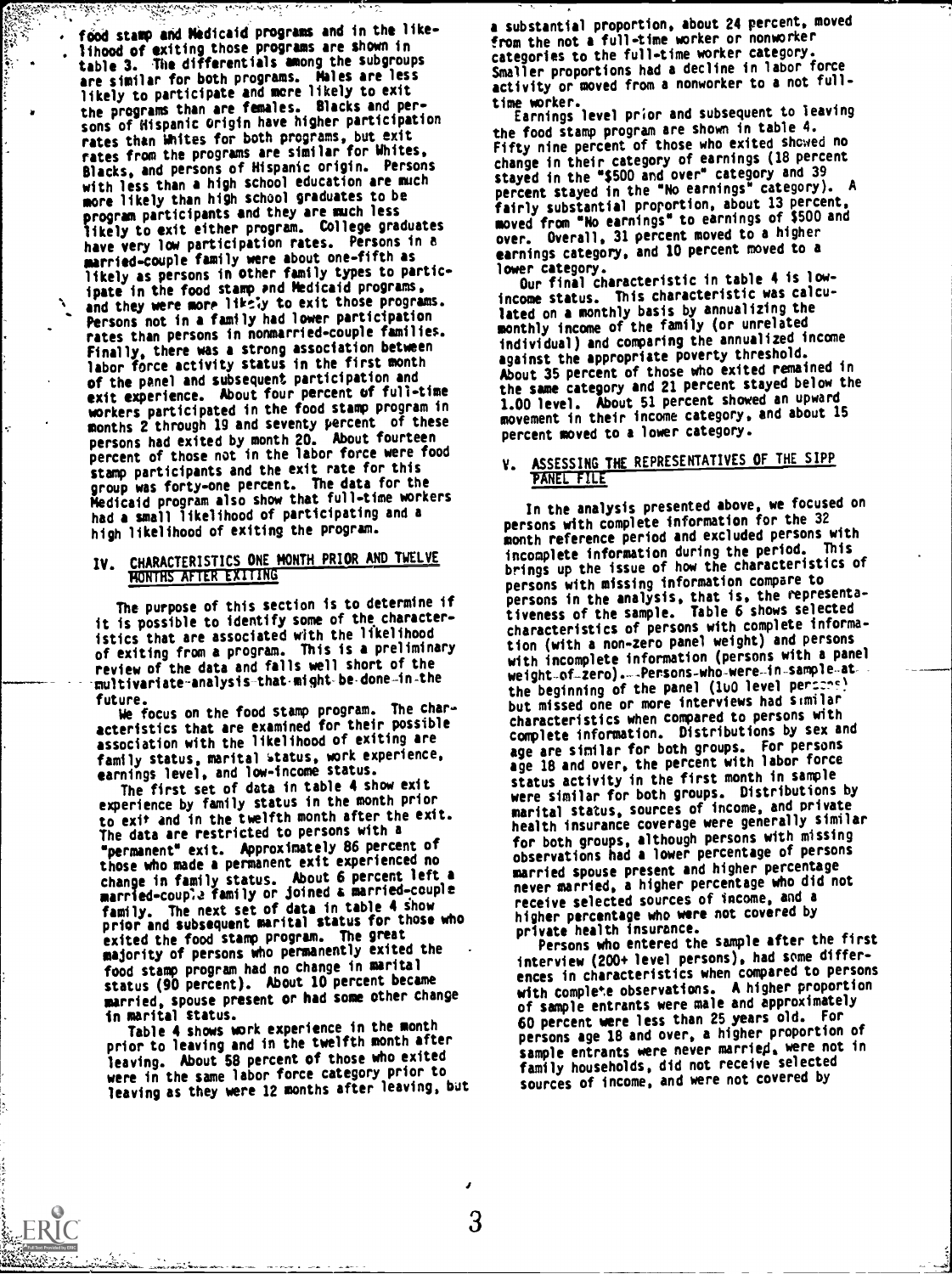;AVite health insurance. These comparisons suggest that persons who entered the sample after the first interview, have some differences in characteristics when compared to persons who had a complete set of observations. While these differences may affect the results presented above, the level and direction of the impact is unclear and require further analyses.

## VI. MEASUREMENT ERROR AS A COMPONENT OF ESTIMATES OF CHANGE

<u>لوكتون المواطنة المواسطينية المواسطينية</u>

<u>لوهيون المراجع</u>

E.

The analysis presented in this paper focuses on longitudinal change in status. Some of the changes in status, however, are undoubtedly caused by response error or by the incorrect marking of the questionnaire. Misreporting tran-sitions occur when respondents incorrectly report a change in status in an interview, for example, receiving a source of income in one interview and incorrectly reporting not receiving that income in the next interview. There are several potential causes for these types of errors including misclassification of income types, recall error or the use of proxy respondents who may have imperfect information.

We can examine the impact of misreporting on estimates of change by adopting different rules to identify transitions. Month-to-month comparisons clearly set an upper bound to transitions. A "1- month -rule` would result in transitions if there is any misreporting for a wave. An alternative would be to require a longer spell in each status before a transition is identified. A more conservative rule is to consider transitions to occur when a person is in one status for 5 or more consecutive months followed by 5 or more consecutive months in another status. We chose a spell of:5 months in order to avoid cases with misreporting in one wave (with a 4 month reference period) from being classified as a transition. In such cases, the 1-month-rule\_would identify-two-transitions. Transition rates for major assistance programs based on 1-month and 5-month rules are presented in tables 7 mid 8. In general, the 1-month rule produced transition rates approximately 2 times the rate based on the 5-month rule. For example, 4.8 percent of participants in major assistance programs at the start of the panel had one or more changes based on the 1-month rule compared to 2.6 percent based on the 5-month rule. For non-participants at the beginning of the panel, the rates were 6.2 and 2.5 percent, respectively. Because misreporting for one interview produces short spells, the results suggest that transition rates are sensitive to measurement error.

#### VII. SUBSEQUENT HEALTH INSURANCE COVERAGE STATUS OF PERSONS WHO EXIT THE MEDICAID PROGRAM

An important issue in discussions about welfare dependency is the extent to which programs. The figures below in table 5 show what happens to the health insurance coverage status of persons who leave the Medicaid program. The universe for table 5 is persons less than 65 years of age as of the beginning of the panel. Of the 5.3 million persons who left the Medicaid program and had not returned within 12 months, 2.6 million had obtained private health insurance by that twelfth month and another 200,000 had obtained Medicare coverage. Two and one-half million of those who exited the program failed to obtain health insurance coverage. The results suggest that the prospect of losing health insurance coverage is a powerful incentive for remaining within the welfare system.

### VIII. CONCLUSIONS

Panel data offer analysts the opportunity to study the frequency and correlates of changes in status. Panel data also offer special problems and we have just discussed the issues of representativeness and measurement error. In a perfect world, we might ask for a larger sample that is free from attrition and response error and we may also ask for a longer panel life. In the real world, we think the potential of the SIPP survey is now being realized.

This paper has identified certain characteristics that are associated with the likelihood of participating in assistance programs and with the likelihood of exiting those programs. We examined the characteristics of persons who exited programs as of the month prior to the exit and as of the twelfth month following the exit in an effort to identify the factors that explain exits. We found that persons who exited seldom had changes in family status or marital status. Changes in work activity were much more likely but the majority of persons who exited experienced no significant change in these variables either. We found that exiting an assistance program does not always mean that the person has experienced an improvement in economic status. Of those who exited the food stamp program, 35 percent stayed in the same poverty status category and 21 percent remained below the poverty threshold. Fifty one percent of those who left the food stamp program\_had\_reached a higher income level twelve months after leaving, but 15 percent had suffered a decline.

The study also showed that almost one-half of those persons who left the Medicaid program had failed to find a new source of health insurance coverage 12 months after leaving. This result should be remembered as we attempt to develop programs to reduce welfare dependency.

#### REFERENCES

- 1. John Coder and Patricia Ruggles, "Welfare Recipiency as Observed in the SIPP", Paper Presented at the Annual Meetings of the American Statistical Association, August 1988.
- 2. David T. Ellwood, "Understanding Dependency: Choices, Confidence, or Culture", Report for U.S. Depariment of Health and Human Services, hrsked:i: filive'sity, November 1987.
- 3. Robert M. lutchens, 'Entry and Exit Transitions in a Government Transfer Program: The Case of Aid to Families with Dependent Children", Journal of Human Resources, Volume XVI, No. 2, Spring 1981, pp 217-227.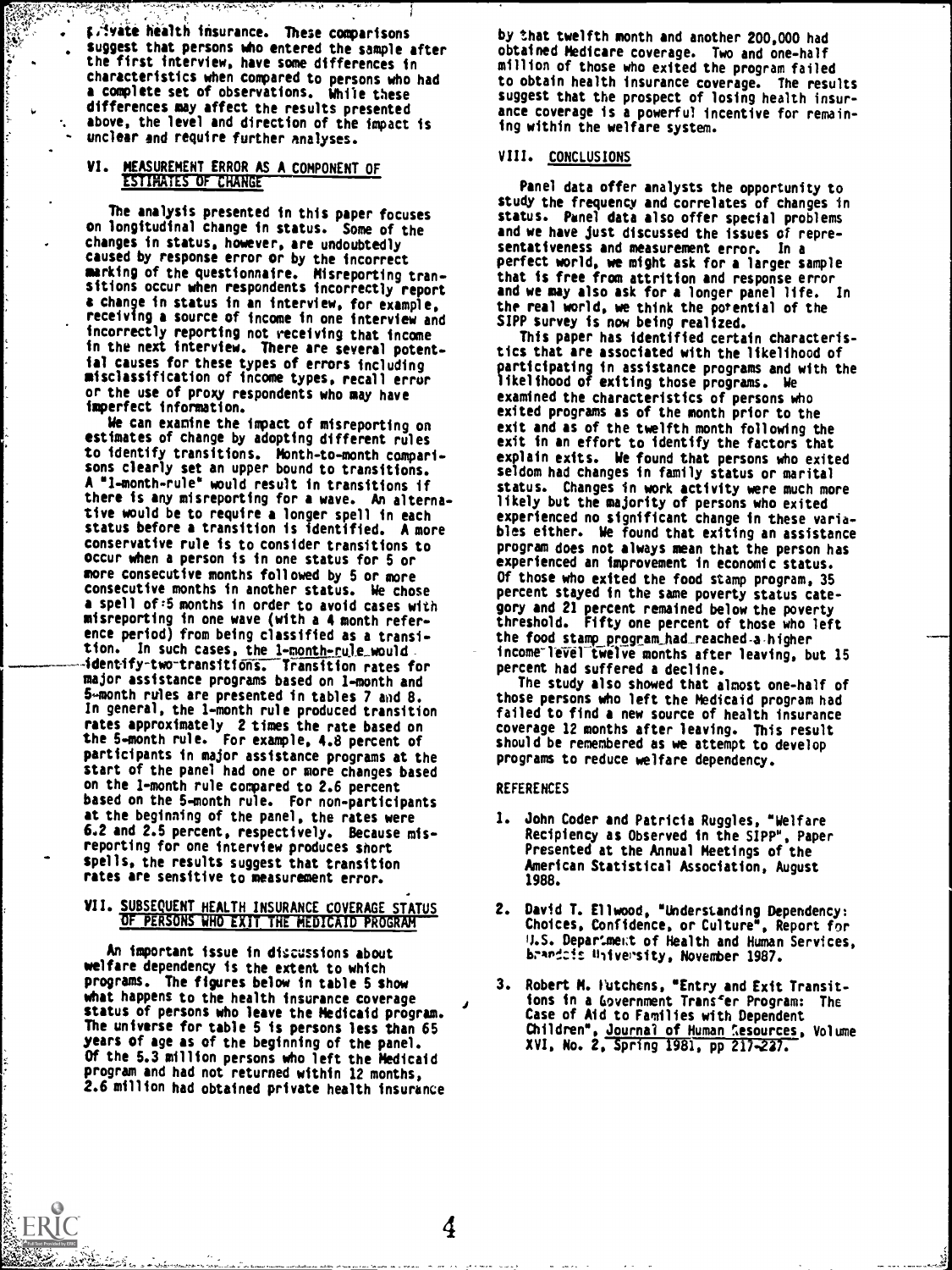|                                                                                 | Percent of persons<br>age 15 and over<br>who participated | Percent of<br>participants<br>who exited     |
|---------------------------------------------------------------------------------|-----------------------------------------------------------|----------------------------------------------|
| Any major program<br>AFDC or general assistance<br>Public or subsidized housing | 13.8<br>4.3<br>2.3<br>9.2<br>7.7<br>3.9                   | 39.2<br>46.9<br>12.2<br>53.5<br>35.5<br>22.0 |

Table 1. Participation and Exit Rates for Major Assistance Programs, Persons 15 Years Old and Over

S.

and and and a

Table 2. Permanent and Temporary Exit Rates for Major Assistance Programs, Persons 15 Years Old and Over

|                              | Percent of<br>participants with<br>a permanent exit | Percent of<br>participants with<br>a temporary exit |
|------------------------------|-----------------------------------------------------|-----------------------------------------------------|
| Any major program            | 29.9                                                | 9.3                                                 |
| AFDC or general assistance   | 34.5                                                | 12.3                                                |
| Federal or State SSI         | 8.2                                                 | 4.0                                                 |
| Food stamps                  | 39.6                                                | 13.9                                                |
|                              | 27.7                                                | 7.8                                                 |
| Public or subsidized housing | 19.4                                                | 2.6                                                 |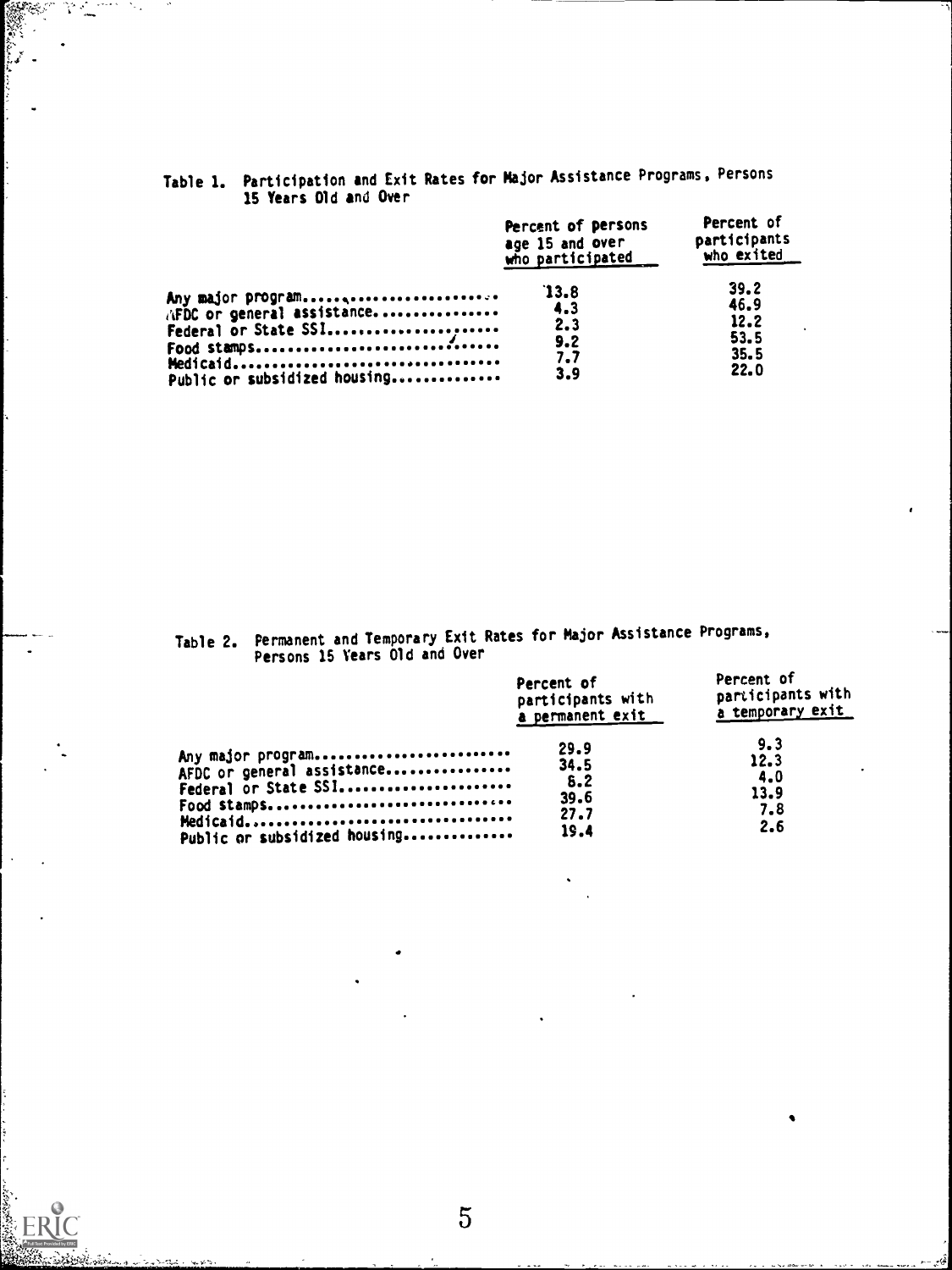| Table 3. Participation and Exit Rates for Food Stamps and Medicaid Programs, by |  |
|---------------------------------------------------------------------------------|--|
| Selected Characteristics of Persons 15 Years Old and Over                       |  |

|                            | Food stamps          |             | Medicaid      |              |  |
|----------------------------|----------------------|-------------|---------------|--------------|--|
| CHARACTERISTIC1            | <b>Participation</b> | Exit        | Participation | Exit         |  |
|                            | rate                 | <u>rate</u> | <u>rate</u>   | <u>rate</u>  |  |
| <b>SEX</b>                 | 6.9                  | 64.1        | 4.9           | 46.8         |  |
| Male<br>Femal e            | 11.4                 | 47.8        | 10.2          | 30.6         |  |
|                            |                      |             |               |              |  |
| RACE AND HISPANIC ORIGINZ/ |                      |             |               |              |  |
| White                      | 6.8                  | 55.7        | 5.7           | 35.9<br>35.4 |  |
| Black                      | 27.9                 | 49.4        | 22.4          | 35.5         |  |
| Hispanic origin            | 17.4                 | 47.5        | 17.9          |              |  |
| YEARS OF SCHOOL COMPLETED  |                      |             |               |              |  |
| Less than 12               | 18.8                 | 46.7        | 16.6          | 26.3         |  |
| 12 to 15                   | 6.3                  | 60.6        | 4.9           | 43.8         |  |
| 16 and over                | 1.3                  | 51.6        | 1.3           | 38.3         |  |
| FAMILY STATUS              |                      |             |               |              |  |
| In married-couple family   | 6.0                  | 62.3        | 4.2           | 43.6         |  |
| In other family            | 28.5                 | 48.0        | 25.6          | 31.5         |  |
| Not a family member        | 8.2                  | 38.9        | 9.2           | 27.1         |  |
|                            |                      |             |               |              |  |
| <b>WORK EXPERIENCE</b>     |                      |             |               | 61.1         |  |
| All weeks full time        | 3.5                  | 69.7        | 1.8           |              |  |
| Other labor force activity | 15.0                 | 62.4        | 10.3          | 47.9         |  |
| Not in labor force         | 13.6                 | 41.2        | 14.4          | 25.2         |  |

1 /Characteristic as of the first month in sample. 1/Persons of Hispanic origin may be of any race.

 $\mathcal{L}$ k.

ERIC<br>ERIC

เพิ่ม

菱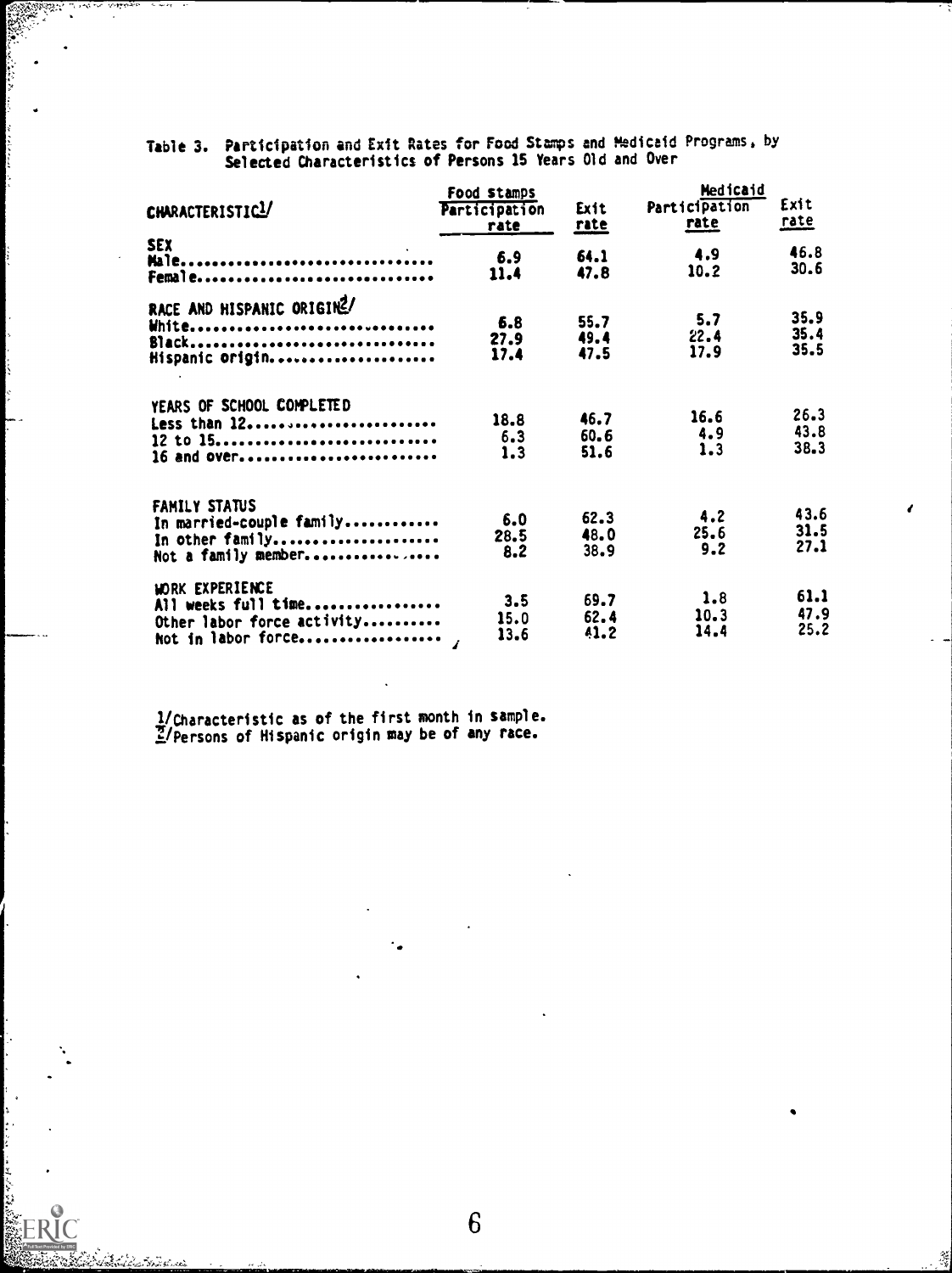|                                       | With a permanent exit from |              |  |
|---------------------------------------|----------------------------|--------------|--|
|                                       | the food stamp program     |              |  |
|                                       | Number                     | Percent      |  |
|                                       | (thousands)                | distribution |  |
|                                       | $-6.231$                   |              |  |
|                                       |                            |              |  |
| FAMILY STATUS                         |                            | 100.0        |  |
| Family status did not change:         | 5,352                      | 85.9         |  |
| In married-couple family              | 3,195                      | 51.3         |  |
| In other family                       | 1,740                      | 27.9         |  |
| Not in a family                       | 417                        | 6.7          |  |
| Family status changed:                |                            |              |  |
| From married-couple to -              |                            |              |  |
| Other family                          | 249                        | 4.0          |  |
| Not in a family                       | 162                        | 2.6          |  |
| From other family to -                |                            |              |  |
| Married-couple family                 | 224                        | 3.6          |  |
| Not in a family                       | 166                        | 2.7          |  |
| From not in a family to $-$           |                            |              |  |
| Married-couple family                 | 22                         | 0.4          |  |
| Other family                          | 56                         | 0.9          |  |
|                                       |                            | 100.0        |  |
| HARITAL STATUS                        |                            |              |  |
| Marital status did not change         | 5,603                      | 89.9<br>42.3 |  |
| Married, spouse present               | 2.636                      | 0.1          |  |
| Married, spouse absent                | 8                          | 5.0          |  |
| Widowed                               | 313                        | 10.4         |  |
| Divorced                              | 650                        | 2.9          |  |
| Separated                             | 180                        | 29.1         |  |
| Never married                         | 1,816                      |              |  |
| Marital status changed:               |                            |              |  |
| Became -                              |                            | 4.3          |  |
| Married, spouse present               | 271                        | 0.5          |  |
| Married, spouse absent                | 33                         | 1.0          |  |
| Widowed                               | 61                         |              |  |
| Marital status changed:               |                            |              |  |
| $Because - (continued)$               |                            | 2.3          |  |
| Divorced                              | 141                        | 2.0          |  |
| Separated                             | 122                        |              |  |
|                                       |                            | 100.0        |  |
| WORK EXPERIENCE                       | 3,594                      | 57.7         |  |
| Work experience status did not change | 1,061                      | 17.0         |  |
| Worked all weeks, full time           | 965                        | 15.5         |  |
| Other labor force activity            | 1,568                      | 25.2         |  |
| Not in labor force                    |                            |              |  |

## Table 4. Changes in Selected Statuses for Persons with a Permanent Exit from the Food Stamp Program

¥

.<br>بود منغ

I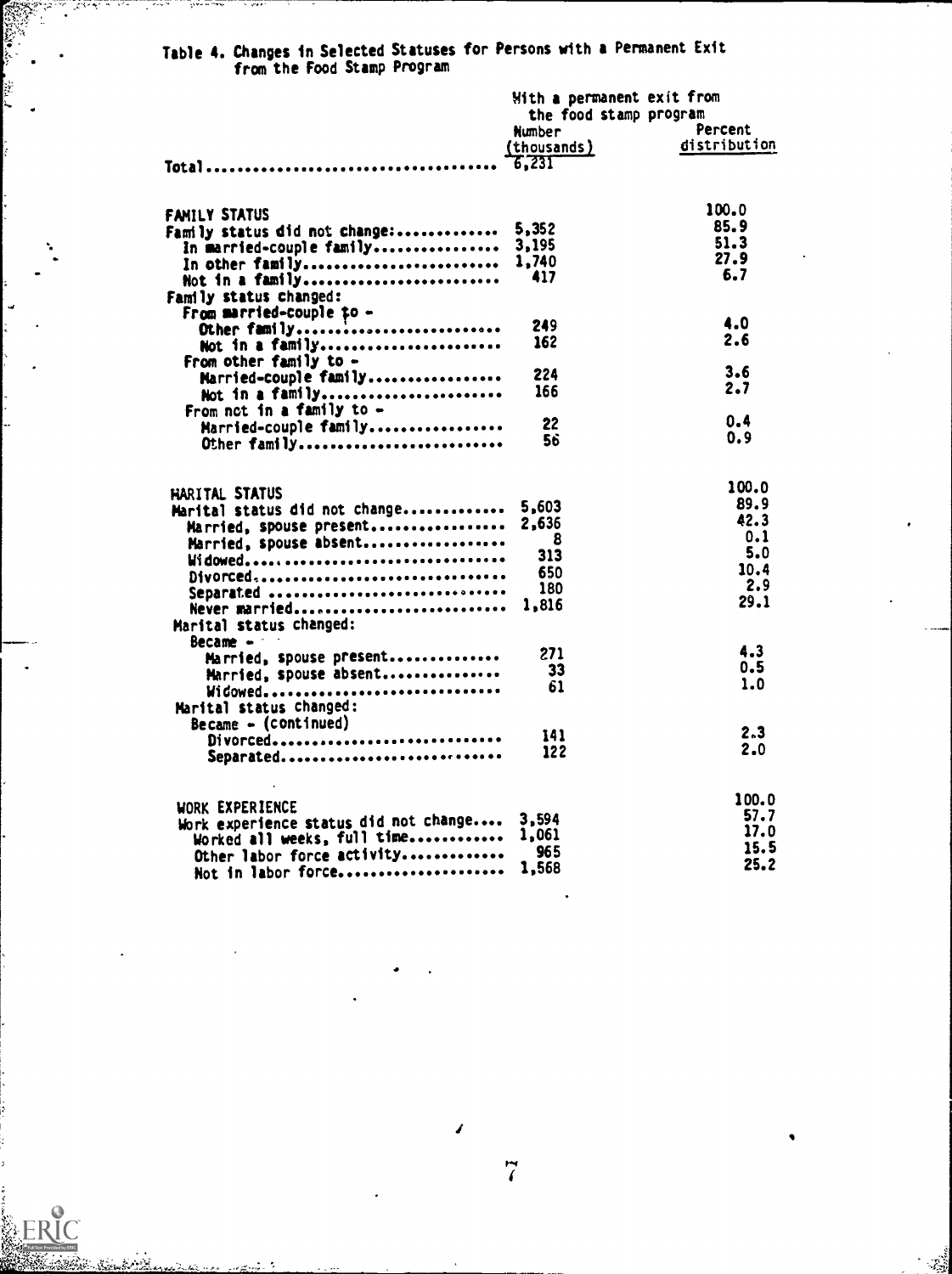Table 4. Changes in Selected Statuses for Persons with a Permanent Exit from the Food Stamp Program (continued)

|                                                                                   | With a permanent exit from |              |  |
|-----------------------------------------------------------------------------------|----------------------------|--------------|--|
|                                                                                   | the food stamp program     |              |  |
|                                                                                   | <b>Number</b>              | Percent      |  |
| $\sqrt{2}$                                                                        | (thousands)                | distribution |  |
| From worked all weeks, full time to -                                             |                            |              |  |
| Other labor force activity                                                        | 219                        | 3.5          |  |
| Not in labor force                                                                | 66                         | 1.1          |  |
| From other labor force activity to -                                              |                            |              |  |
| Worked all weeks, full time                                                       | 1,285                      | 20.6         |  |
| Not in labor force                                                                | 424                        | 6.8          |  |
| From not in labor force to -                                                      |                            |              |  |
| Worked all weeks, full time                                                       | 206                        | 3.3          |  |
| Other labor force activity                                                        | 438                        | 7.0          |  |
|                                                                                   |                            |              |  |
| <b>EARNINGS LEVEL</b>                                                             |                            | 100.0        |  |
| No change in earnings category 3,681                                              |                            | 59.1         |  |
| \$500 and over 1,106                                                              |                            | 17.7         |  |
| \$250 to \$499                                                                    | 98                         | 59.1         |  |
| \$1 to \$249                                                                      | 78                         | 1.6          |  |
| No earnings 2,398                                                                 |                            | 38.5         |  |
| From "\$500 and over" to $-$                                                      |                            |              |  |
| \$250 to \$499                                                                    | 101                        | 1.6          |  |
| \$1 to \$249                                                                      | 22                         | 0.4          |  |
| No earnings                                                                       | 84                         | 1.3          |  |
| From "\$250 to \$499" to -                                                        |                            |              |  |
| \$500 and over                                                                    | 327                        | 5.2          |  |
| \$1 to \$249                                                                      | 117                        | 1.9          |  |
| No.earnings                                                                       | 78                         | 1.3          |  |
| From "\$1 to \$249" to -                                                          |                            |              |  |
| \$500 and over                                                                    | 258                        | 4.1          |  |
| \$250 to \$499                                                                    | 111                        | 1.8          |  |
| No earnings                                                                       | 230                        | 3.7          |  |
| From "No earnings " to -                                                          |                            |              |  |
| \$500 and over                                                                    | 801                        | 12.9         |  |
| \$250 to \$499                                                                    | 234                        | 3.8          |  |
| \$1 to \$249                                                                      | 187                        | 3.0          |  |
|                                                                                   |                            |              |  |
| LOW INCOME STATUS                                                                 |                            | 100.0        |  |
| No change in low- <ncome 2,165<="" status="" td=""><td></td><td>34.7</td></ncome> |                            | 34.7         |  |
|                                                                                   |                            | 21.2         |  |
| . 1.00 to 1.24 268                                                                |                            | 4.3          |  |
| 1.25 to 1.49                                                                      | 90                         | 1.4          |  |
| 1.50 to 1.99                                                                      | 97                         | 1.6          |  |
| 2.00 and over                                                                     | 392                        | 6.3          |  |
| From "Below 1.00" to -                                                            |                            |              |  |
| 1.00 to 1.24                                                                      | 491                        | 7.9          |  |
| 1.25 to 1.49                                                                      | 468                        | 7.5          |  |
| 1.50 to 1.99                                                                      | 429                        | 6.9          |  |
| 2.00 and over                                                                     | 603                        | 9.7          |  |

**- 7** 

ERIC

 $\ddot{\cdot}$ 

z.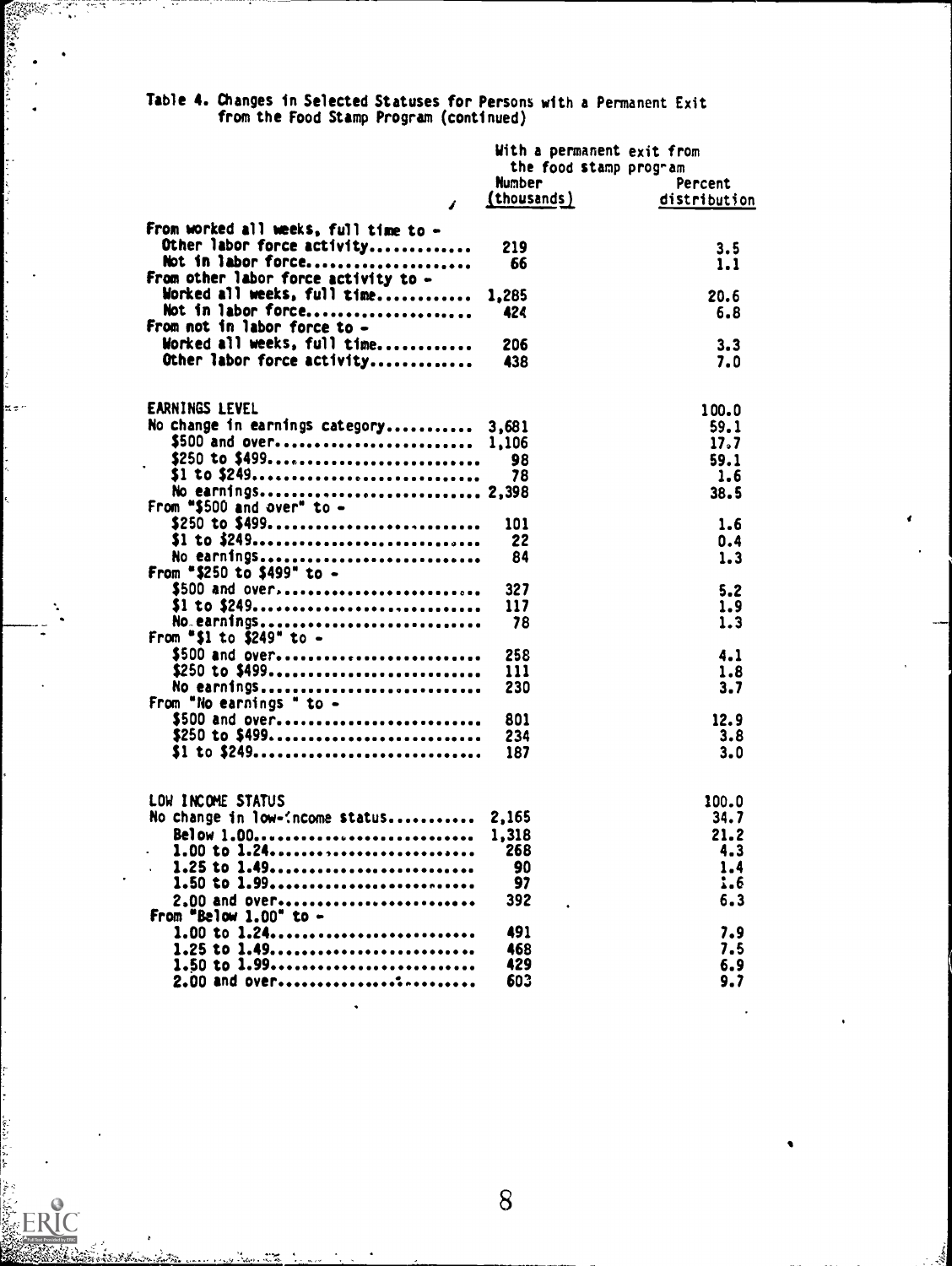Table 4. Changes in Selected Statuses for Persons with a Permanent Exit from the Food Stamp Program (continued)

|                                        | With a permanent exit from<br>the food stamp program |              |  |
|----------------------------------------|------------------------------------------------------|--------------|--|
|                                        |                                                      |              |  |
|                                        | <b>Number</b>                                        | Percent      |  |
|                                        | (thousands)                                          | distribution |  |
| From "1.00 to 1.24" to -               |                                                      |              |  |
| Below 1.00                             | 177                                                  | 2.8          |  |
|                                        | 207                                                  | 3.3          |  |
| $1.25$ to $1.49$                       |                                                      | 3.2          |  |
| 1.50 to 1.99                           | 198                                                  | 4.9          |  |
| 2.00 and over                          | 305                                                  |              |  |
| From "1.25 to 1.49" to - $\frac{1}{2}$ |                                                      |              |  |
| Below 1.00                             | 97                                                   | 1.6          |  |
| 1.00 to 1.24                           | 85                                                   | 1.4          |  |
| 1.50 to 1.99                           | 209                                                  | 3.4          |  |
| 2.00 and over                          | 115                                                  | 1.8          |  |
| From "1.50 to 1.99" to $-$             |                                                      |              |  |
|                                        | $\therefore$ 110                                     | 1.8          |  |
| Below 1.00                             | 94                                                   | 1.5          |  |
| $1.00$ to $1.24$ ,                     |                                                      | 1.6          |  |
| 1.25 to 1.49                           | 100                                                  | 2.1          |  |
| 2.00 and OVEC                          | 128                                                  |              |  |
| From "2.00 and over" to $-$            |                                                      |              |  |
| Below 1.00                             | 80                                                   | 1.3          |  |
| 1.00 to 1.24                           | 55                                                   | 0.9          |  |
| 1.25 to 1.49                           | 12                                                   | $0 - 2$      |  |
| 1.50 to 1.99                           | 102                                                  | 1.6          |  |
|                                        |                                                      |              |  |

ţ

Table 5. Health Insurance Coverage for Persons with a Permanent Exit from<br>Medicaid Program, Persons less than 65 at start of Panel.

|                                                                       | With a permanent exit from<br>the Medicaid program |                             |
|-----------------------------------------------------------------------|----------------------------------------------------|-----------------------------|
|                                                                       | <b>Number</b>                                      | Percent<br>distribution     |
| Retained coverage 2,788<br>Government (Medicare) 199<br>Private 2,589 |                                                    | 52.9<br>3.8<br>49.1<br>47.1 |